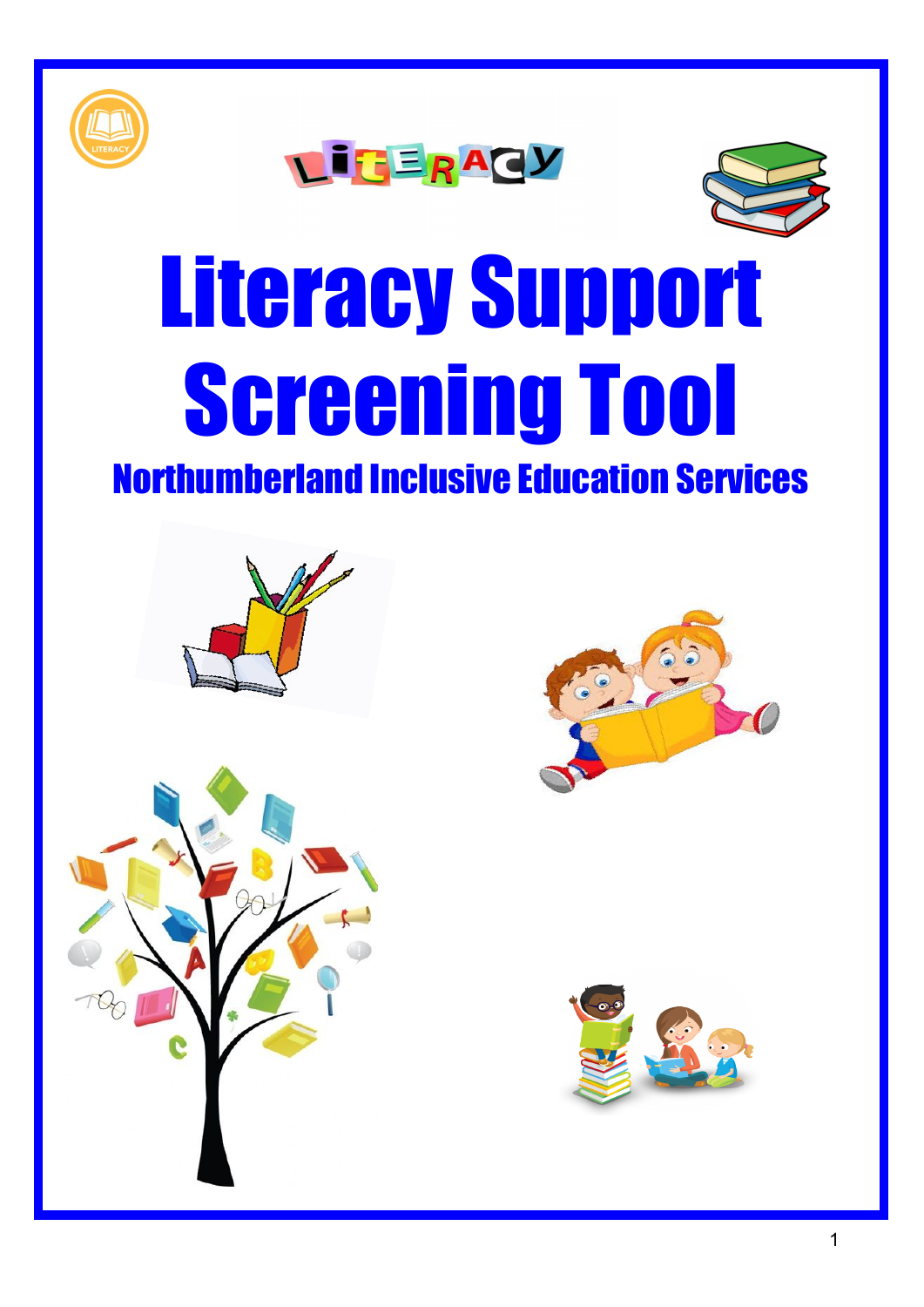## **Literacy Support Service**

## **Screening Assessment Tool for Persistent Literacy Difficulties (also known as dyslexia)**

This screening pack has been developed by the Northumberland Literacy Support Service to help schools to screen learners for literacy difficulties (including dyslexia) and identify other areas which may be related to their difficulties. This form and associated assessments should be completed prior to any referral being made to the Literacy Support Service and included alongside the referral form.

The pack may also be used periodically within schools to assist the identification of appropriate SMART targets, as part of the graduated response and to assist the cycle of 'plan-do-review'.

The pack consists of an overview of the learner's strengths and difficulties, a checklist of observable pupil behaviours, followed by a selection of assessments that should be undertaken to help to build a picture of the learner's skills as well as guides for next steps.

| <b>Pupil name</b>                                                                                |          | <b>DOB</b>                |  |
|--------------------------------------------------------------------------------------------------|----------|---------------------------|--|
| Age in years and<br>months                                                                       |          |                           |  |
| <b>Sight checked</b>                                                                             |          | <b>Hearing</b><br>checked |  |
| <b>Pupil strengths</b>                                                                           |          |                           |  |
| Pupil's<br>perception of<br>where they are<br>with their<br>learning                             |          |                           |  |
| Social/emotional<br>/health/external<br>factors which<br>may be<br>impacting upon<br>the learner |          |                           |  |
| <b>Attendance</b>                                                                                | % total: | % possible:               |  |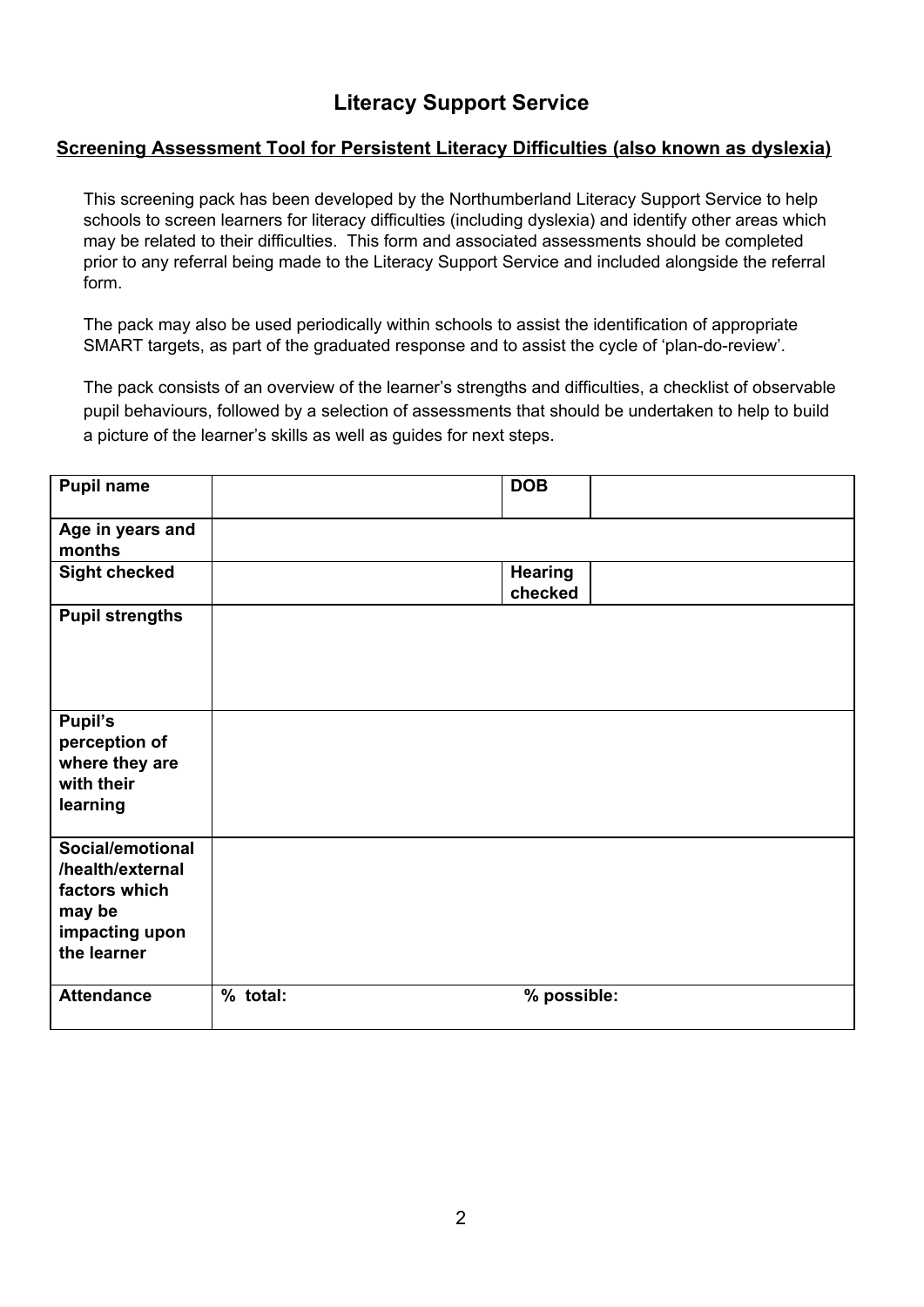## **Pupil Checklist**

Please tick the appropriate boxes to indicate the young person's observable behaviour. Not all of these indicators show that a pupil has literacy difficulties; they may be part of another difficulty, for example, a speech and language difficulty. However, it will still be useful for the school to have highlighted particular areas of difficulty in order to support the setting of SMART targets in relation to the pupil's individual needs.

| Indicator: Can the pupil:-                                                         | <b>Always</b> | <b>Sometimes</b> | <b>Never</b> |
|------------------------------------------------------------------------------------|---------------|------------------|--------------|
| Respond orally at a level not evidenced in written work?                           |               |                  |              |
| Organise him/herself and his/her belongings at an                                  |               |                  |              |
| age-appropriate level?                                                             |               |                  |              |
| Repeat spoken polysyllabic words e.g.                                              |               |                  |              |
| hospital/hippopotamus/preliminary etc?                                             |               |                  |              |
| Carry an oral message from one teacher to another?                                 |               |                  |              |
| Follow a series of three instructions?                                             |               |                  |              |
| Remember common sequences e.g. days of the                                         |               |                  |              |
| week/months of the year?                                                           |               |                  |              |
| Read accurately at an appropriate level?                                           |               |                  |              |
| Answer questions about what he/she reads or has read                               |               |                  |              |
| to him/her at an appropriate level?                                                |               |                  |              |
| Differentiate quickly/consistently between left and right?                         |               |                  |              |
| Match letter sounds and symbols presented randomly?                                |               |                  |              |
| Write correct symbols for letter sounds dictated                                   |               |                  |              |
| randomly?                                                                          |               |                  |              |
| Produce a rhyming sequence eg hat/mat/fat<br>/sat etc?                             |               |                  |              |
| Write regular consonant-vowel-consonant words e.g.<br>h-a-t/m-a-d etc. accurately? |               |                  |              |
| Spell some irregular high-frequency words correctly?                               |               |                  |              |
|                                                                                    |               |                  |              |
| Consistently orientate letters b/d, p/q, n/u, m/w etc?                             |               |                  |              |
| Can structure an oral/written account with a beginning,<br>middle and end?         |               |                  |              |
| Read back what he/she has written?                                                 |               |                  |              |
| Copy accurately from a book or the whiteboard at an<br>appropriate speed?          |               |                  |              |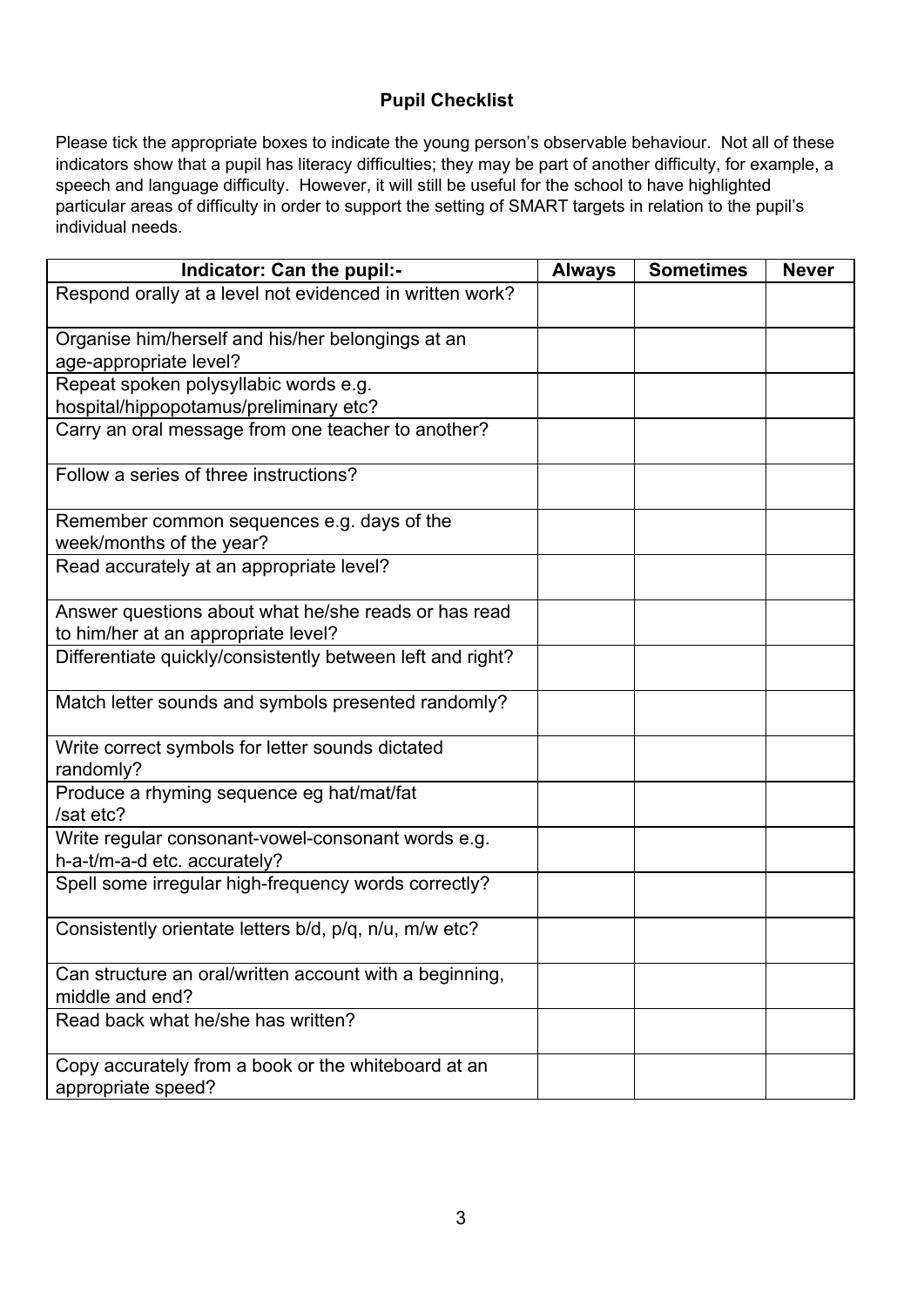| <b>Assessments to undertake</b>                                                                                                                                  |                  |  |  |  |
|------------------------------------------------------------------------------------------------------------------------------------------------------------------|------------------|--|--|--|
| <b>Assessment</b>                                                                                                                                                | <b>Result</b>    |  |  |  |
| <b>Rosner Test of Auditory Analysis Skills</b>                                                                                                                   | Year equivalent: |  |  |  |
|                                                                                                                                                                  | Date:            |  |  |  |
| Northumberland Informal Sound Assessment                                                                                                                         | 131<br>Set A:    |  |  |  |
|                                                                                                                                                                  | Set B:<br>112    |  |  |  |
|                                                                                                                                                                  | Set C:<br>/18    |  |  |  |
|                                                                                                                                                                  | Date:            |  |  |  |
|                                                                                                                                                                  |                  |  |  |  |
| <b>Standardised reading test:</b><br>(one test required)                                                                                                         | Test used:       |  |  |  |
| If a pupil fails to score on a standardised test, use the Northumberland Phonic<br>Reading Assessment sheet provided, discontinue after 5 errors.                | <b>Result</b>    |  |  |  |
|                                                                                                                                                                  | Date:            |  |  |  |
| <b>Standardised spelling test:</b><br>(one test required)                                                                                                        | Test used:       |  |  |  |
|                                                                                                                                                                  |                  |  |  |  |
| If a pupil fails to score on a standardised test, use the Northumberland Phonic<br>Spelling Assessment sheet provided, discontinue after 5 consecutive errors or | <b>Results:</b>  |  |  |  |
| ten errors in total                                                                                                                                              | Date:            |  |  |  |

## **Standardised Reading and Spelling Tests**

**Indicators of concern, following assessments: (Please tick, where applicable)**

Rosner score 2 years below current academic year (up to Year 3)

Not knowing all of Set B sounds by end of Year 1

Not knowing any Set C sounds by end of Year 1

Not knowing most Set C sounds by end of Year 2

Reading age 18 months or more below chronological age (or 12 months below age 7)

Spelling age 24 months or more below chronological age (or 18 months below age 7)

Any standardised scores below 85, where relevant

**Signed: Position: \_\_\_\_\_\_\_\_\_\_\_\_\_\_\_\_\_\_\_\_\_\_\_\_\_\_\_\_\_\_\_\_\_\_**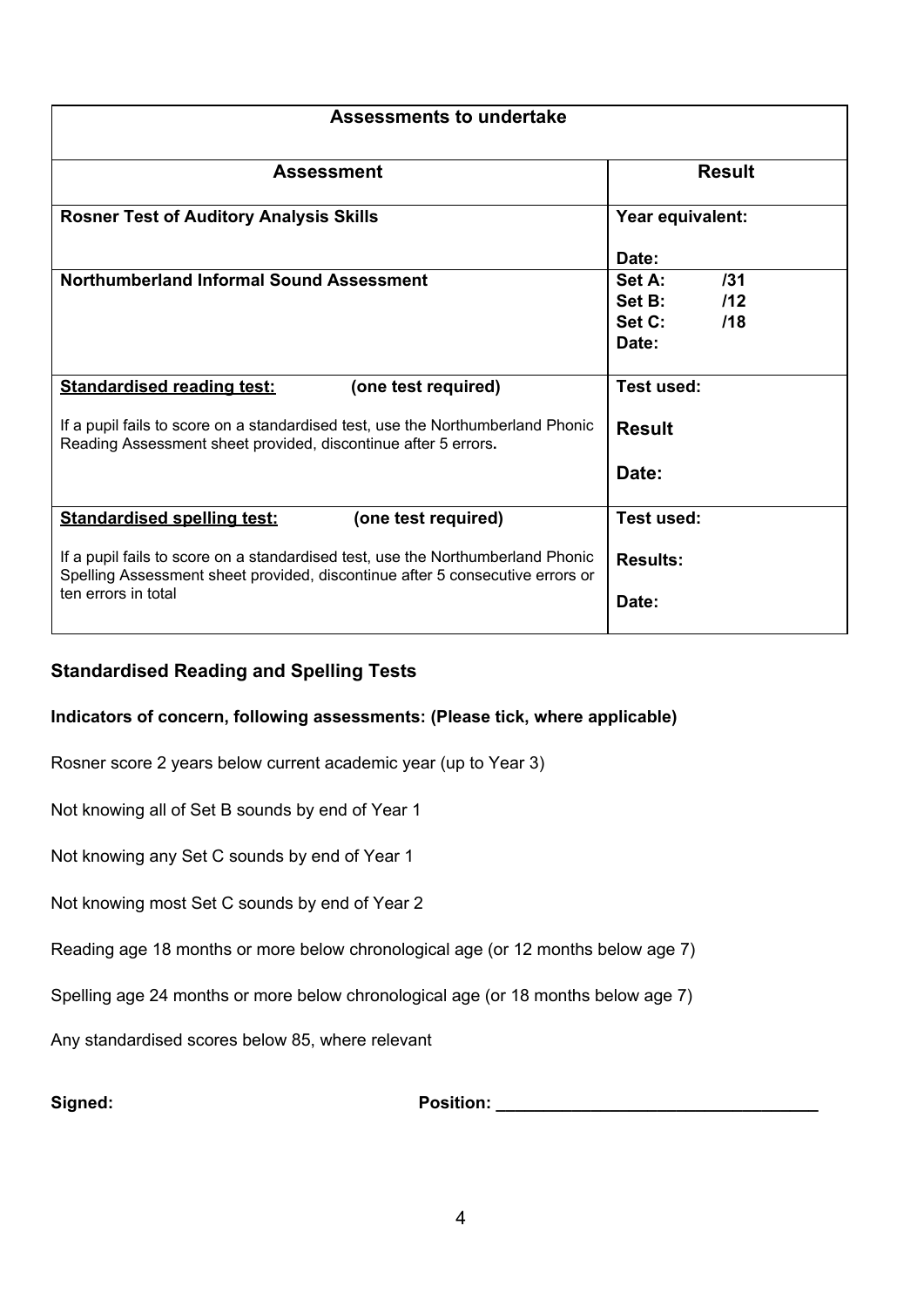## **Rosner Test of Auditory Analysis Skills**

**Name \_\_\_\_\_\_\_\_\_\_\_\_\_\_\_\_\_\_\_\_\_\_\_\_\_\_\_\_\_\_\_\_\_\_\_\_\_ Date of Test: \_\_\_\_\_\_\_\_\_\_\_\_\_\_**

| <b>NURSERY LEVEL</b> | <b>QUESTIONS</b>    | <b>CORRECT</b>  | <b>RESPONSE</b> |
|----------------------|---------------------|-----------------|-----------------|
|                      |                     | <b>RESPONSE</b> |                 |
| a) say cowboy        | Now say it again,   | <b>COW</b>      |                 |
|                      | but don't say boy   |                 |                 |
| b) say steamboat     | Now say it again,   | boat            |                 |
|                      | but don't say steam |                 |                 |

| <b>RECEPTION</b> | <b>QUESTIONS</b>                         | <b>CORRECT</b><br><b>RESPONSE</b> | <b>RESPONSE</b> |
|------------------|------------------------------------------|-----------------------------------|-----------------|
| 1) say sunshine  | Now say it again,<br>but don't say shine | sun                               |                 |
| 2) say picnic    | Now say it again,<br>but don't say pic   | nic                               |                 |
| 3) say cucumber  | Now say it again,<br>but don't say cu    | cumber                            |                 |

| Year 1                                                 | <b>QUESTIONS</b>                               | <b>CORRECT</b><br><b>RESPONSE</b> | <b>RESPONSE</b> |
|--------------------------------------------------------|------------------------------------------------|-----------------------------------|-----------------|
| 4) say coat<br>Now say it again,<br>but don't say 'k'  |                                                | oat                               |                 |
| 5) say meat                                            | Now say it again,<br>but don't say 'm'         | eat                               |                 |
| 6) say take                                            | Now say it again,<br>but don't say 't'         | ake                               |                 |
| Now say it again,<br>7) say game<br>but don't say 'm'  |                                                | gay                               |                 |
| 8) say wrote                                           | Now say it again,<br>but don't say 't'         |                                   |                 |
| 9) say please                                          | Now say it again,<br>plea<br>but don't say 'z' |                                   |                 |
| Year <sub>2</sub><br><b>QUESTIONS</b>                  |                                                | <b>CORRECT</b><br><b>RESPONSE</b> | <b>RESPONSE</b> |
| 10) say clap<br>Now say it again,<br>but don't say 'k' |                                                | lap                               |                 |
| Now say it again,<br>11) say play<br>but don't say 'p' |                                                | lay                               |                 |

| Year 3        | <b>QUESTIONS</b>                       | <b>CORRECT</b><br><b>RESPONSE</b> | <b>RESPONSE</b> |
|---------------|----------------------------------------|-----------------------------------|-----------------|
| 12) say stale | Now say it again,<br>but don't say 't' | sale                              |                 |
| 13) say smack | Now say it again,<br>but don't say 'm' | sack                              |                 |

**Please Note:** Do not give hints with lips. Stop testing after two successive errors. The TAAS score is the item before 2 successive errors. Difficulties in these areas may suggest a child would benefit from targeted teaching of phonological awareness skills.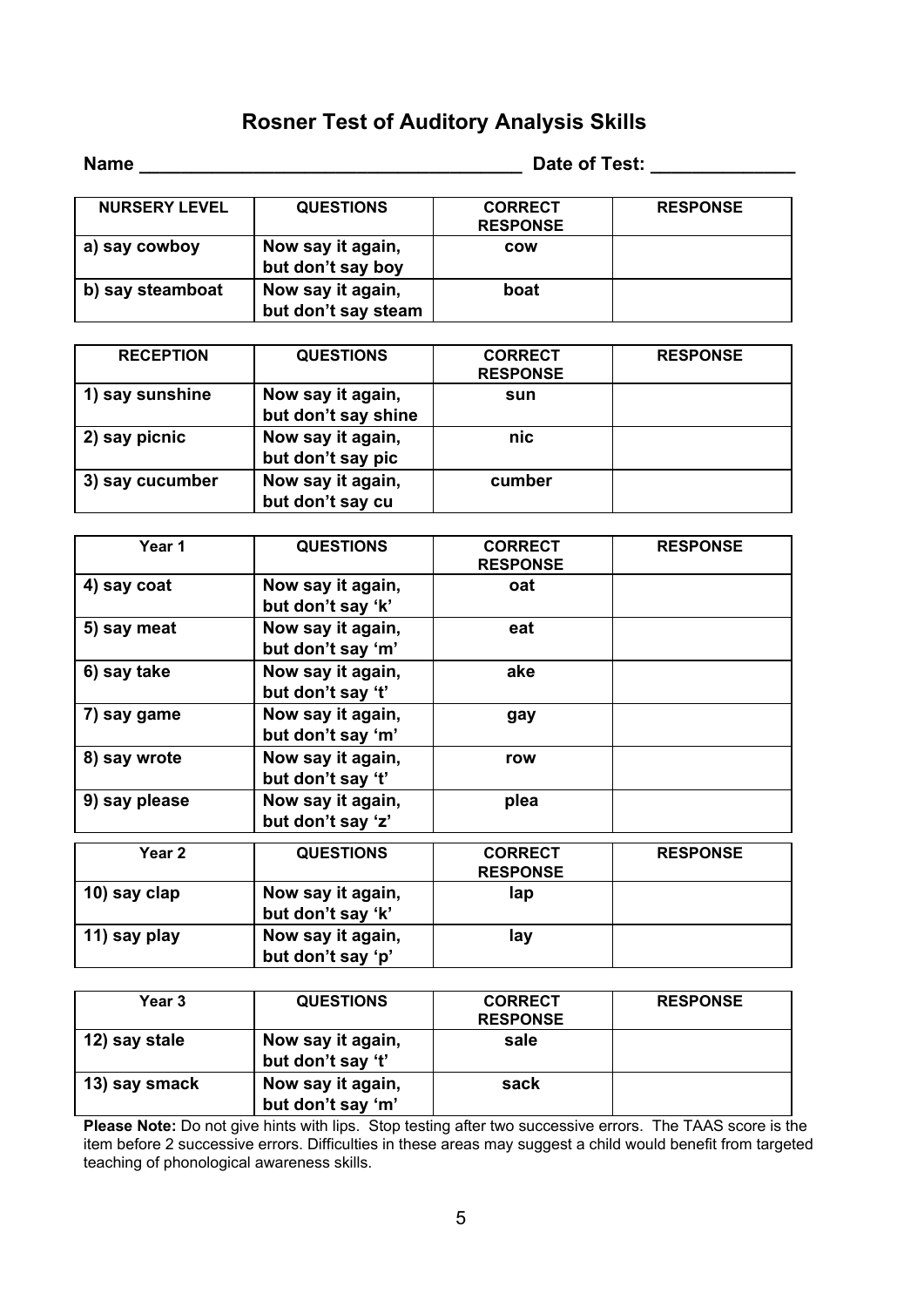## **Northumberland Informal Sound Assessment**

Make an enlarged copy of this form to use with the learner to assess their knowledge of sounds in isolation. Make a note of errors distinguishing between letter sounds and letter names. Circle known sounds and dot unknown sounds. Hesitations can be noted and annotated notes about behaviours during the assessment are encouraged.

| $\mathsf m$ | $\mathbf a$               | $\textsf{s}$     | $\mathbf d$ |                 |                           |
|-------------|---------------------------|------------------|-------------|-----------------|---------------------------|
| $\pmb{n}$   | $\boldsymbol{\mathsf{p}}$ | $\boldsymbol{g}$ | $\bullet$   | $\mathbf c$     | $\pmb k$                  |
| $\mathbf u$ | $\mathbf b$               | f                | $\pmb{e}$   |                 | $\boldsymbol{\mathsf{h}}$ |
| sh          | $\mathbf{r}$              | j                | $\mathbf v$ | Y               | $\boldsymbol{\mathsf{w}}$ |
| th          | $\pmb{z}$                 | ch               | qu          | $\pmb{\times}$  | ng                        |
| ${\sf nk}$  |                           |                  |             |                 |                           |
|             | Total known:              | /31              |             | Known at speed: | /31                       |

**Set A**

**Please Note:** If a child is not secure with letter sound correspondence then this should be targeted before moving to Set B

#### **Set B**

| οу | ay           | ow        | igh | 00              | oo (u sound) |
|----|--------------|-----------|-----|-----------------|--------------|
| ou | or           | <b>Ir</b> | air | ar              | ee           |
|    | Total known: | 12        |     | Known at speed: | 12'          |

**Please Note:** If a child is struggling to learn phonic rules, focus on vowel digraphs before moving to Set C Target sounds individually and avoid confusion by introducing sounds too quickly.

#### **Set C**

| a-e          | ea  | i-e | αi  | oa              | $o-e$ |
|--------------|-----|-----|-----|-----------------|-------|
| ie           | are | u-e | ur  | ew              | ow    |
| oi           | er  | αw  | ire | ear             | ure   |
| Total known: | /18 |     |     | Known at speed: | /18   |

**Please Note:** Target support where errors occur, focusing on one sound at a time until the child is secure in using it.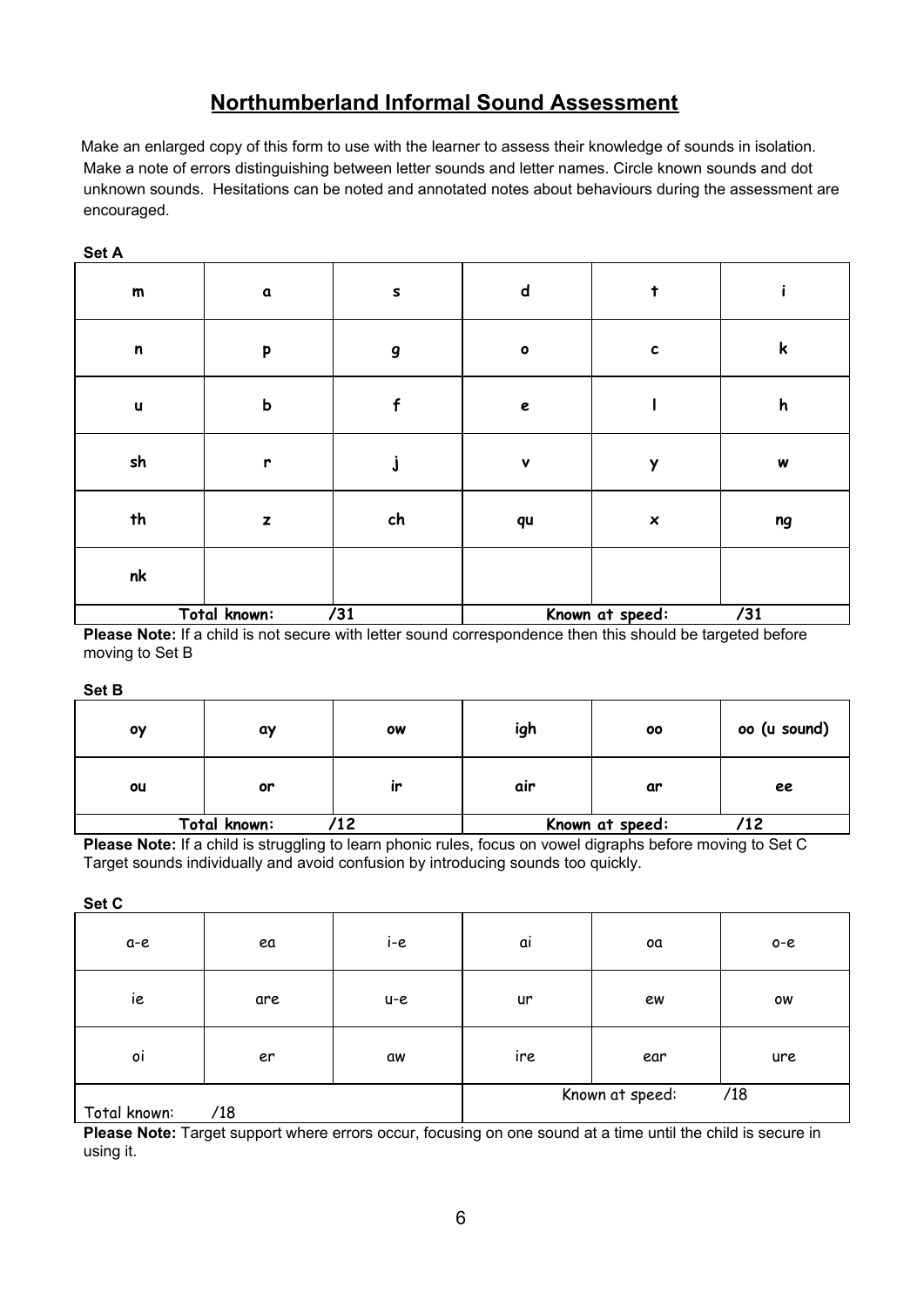## **Northumberland phonic reading assessment**

These sets are progressively more challenging. For children to de-code successfully, teach a child to apply phonic skills as well as blending component sounds.Target these words/non word structures sequentially. Do not move a child onto the next group of words until the child is secure in decoding the sounds in the words/non words in the set. Only use this assessment with a younger child or learner who cannot score on a standardised test. Place dots under letters in words where the child has sounded out. Annotated notes about behaviour during the assessment are encouraged.

#### **cvc words**

| hem | !D         | 10D | *1 Y<br>$\sim$ | hut | mop |
|-----|------------|-----|----------------|-----|-----|
| taq | <b>vet</b> | bun | <b>Sip</b>     | win | cod |

**cvc score: /12**

**cvcc/ccvc words**

| mend | bent | lump | rust | mask | sif+ |
|------|------|------|------|------|------|
| slam | clap | drop | swam | twin | step |

**cvcc/ccvc score: /12**

**consonant digraphs (sh/ch/th/qu/ng/nk words)**

| cash        | chin | bath | quit  | bring | tank |
|-------------|------|------|-------|-------|------|
| <b>QUIZ</b> | than | shin | bunch | sink  | rang |

**consonant digraphs score: /12**

**vowel digraphs**

| stay         | sheet | <b>SDOON</b> | sight | blow  | foot       |
|--------------|-------|--------------|-------|-------|------------|
| hard         | horn  | chair        | bird  | round | <b>10Y</b> |
| train        | wine  | code         | coat  | steam | flake      |
| <b>brown</b> | funny | field        | hurt  | flew  | pie        |

**vowel digraph score: /24**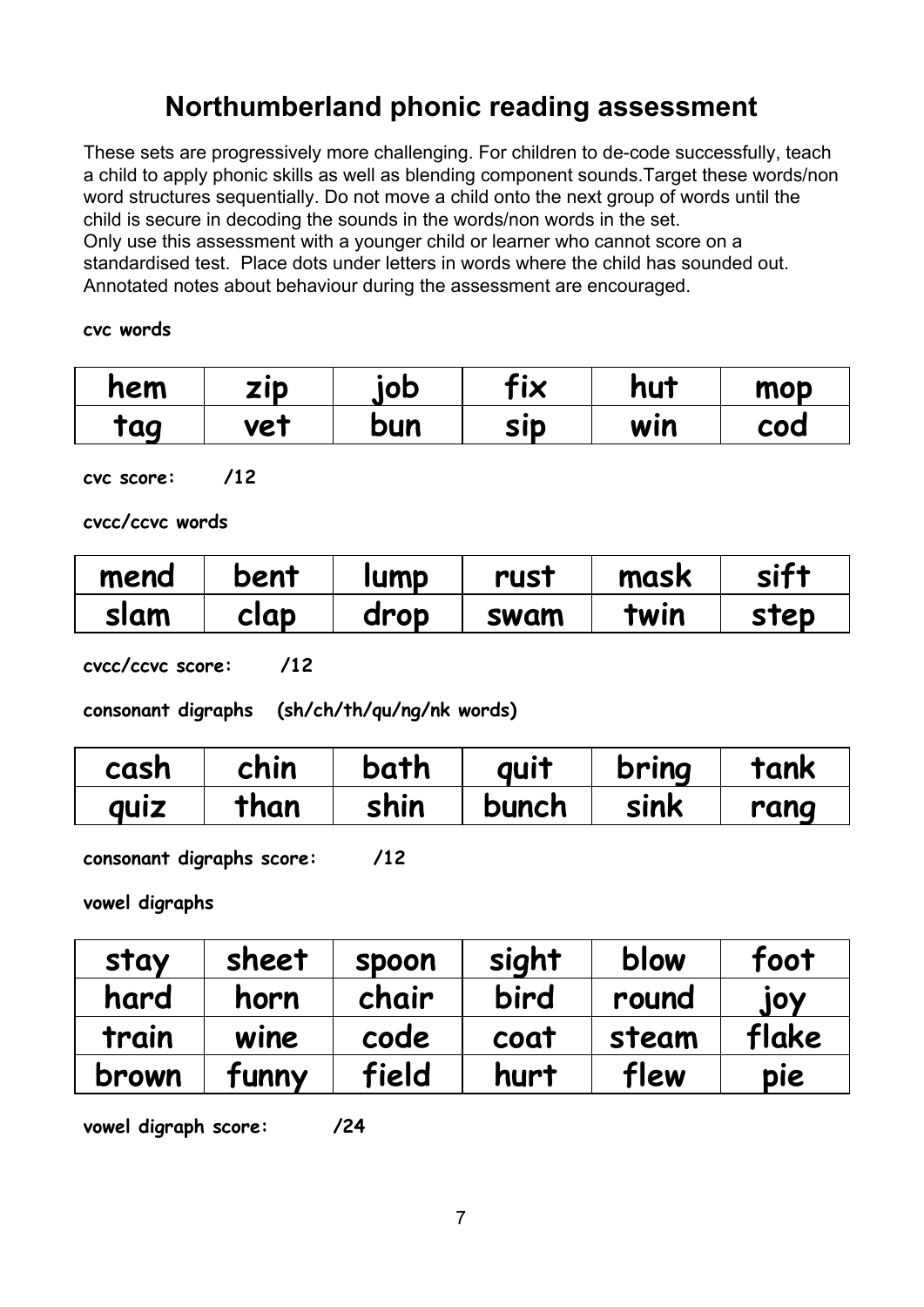## **Northumberland phonic spelling assessment**

**Children need to be able to hear the sounds and write the sounds before they can successfully spell them.**

**Difficulties in spelling may occur as a result of poor handwriting. It may be also be helpful to assess spelling using a computer.**

**Ask the learner to spell the words from the Phonic Reading Assessment. Stop testing after five consecutive errors or ten errors in total.**

**Only use this assessment with a younger child or learner who cannot score on a standardised test.**

**cvc words**

**cvc score: /12**

**cvcc/ccvc words**

**cvcc/ccvc score: /12**

**consonant digraphs (sh/ch/th/qu/ng/nk words)**

**consonant digraphs score: /12**

#### **vowel digraphs**

**vowel digraph score: /24**